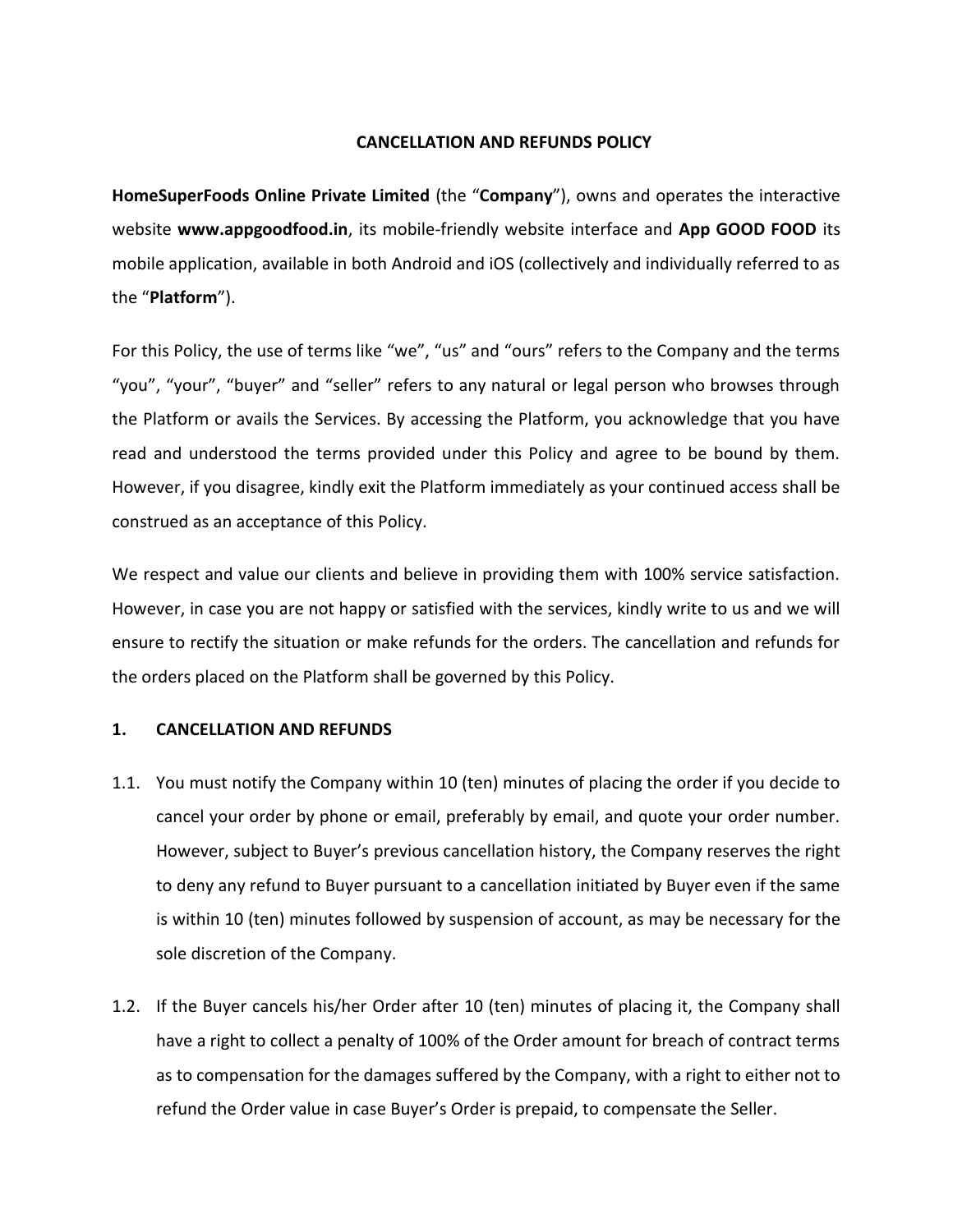- 1.3. There may be cases where the Company is either unable to accept your order or cancels the order, due to reasons including without limitation, technical errors, unavailability of the item(s) ordered, or any other reason attributable to the Company, Seller, or Delivery Partner. In such cases, the Company shall not charge a cancellation charge from you. If the order is cancelled after payment has been charged and you are eligible for a refund of the Order Value or any part thereof, the said amount will be reversed to you.
- 1.4. The Company or the seller may cancel an order if the product is not available for any reason. The Company will notify you if this is the case and return any payment that you have made.
- 1.5. If the cancellation is made in time and once the seller has accepted your cancellation, we will refund or re-credit your debit or credit card with the full amount, which you paid for the delivery of the Goods or the Services, as applicable.
- 1.6. Any complaint, with respect to the Order which shall include instances but not be limited to food spillage, foreign objects in food, delivery of the wrong order or food and beverages or Products, poor quality, you will be required to share the proof of the same before any resolution can be provided.

## **2. NON-CUSTOMER CANCELLATION**

- 2.1 The Company reserves the right to collect a penalty for the Orders constrained to be cancelled by the Company for reasons not attributable to the Company, including but not limited to:
	- I. in the event, if the address provided by the Buyer is either wrong or falls outside the delivery zone.
	- II. failure to contact Buyer by phone or email at the time of delivering the Order booking.
	- III. failure to deliver Buyer Order due to lack of information, direction, or authorization from Buyer at the time of delivery; or
- 2.2 In case of cancellations for the reasons attributable to the Company or the Seller, the Company shall not collect any penalty from the Buyer.
- **3. MANNER OF RAISING CANCELLATION OR REFUND REQUESTS**